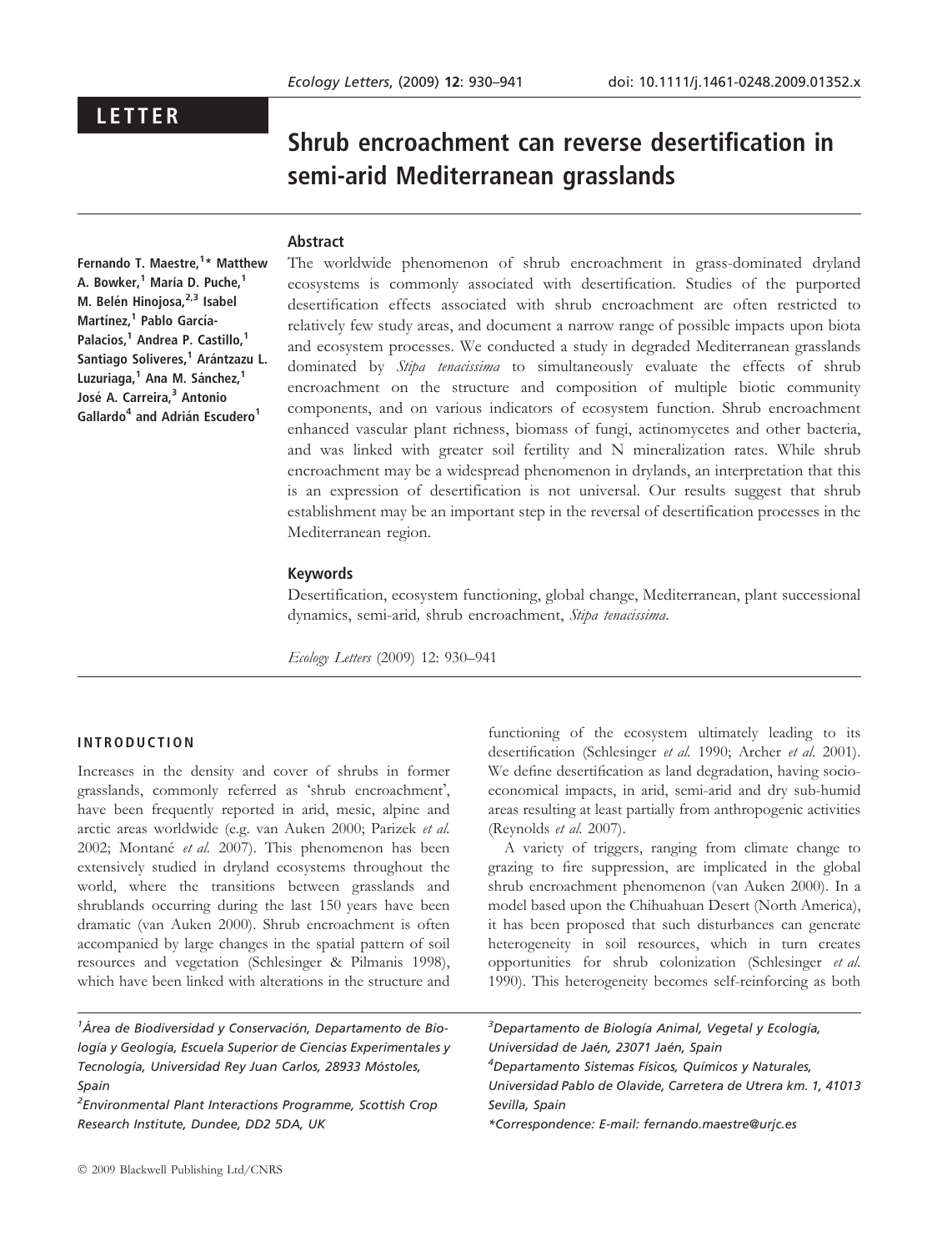abiotic, e.g. sediment transport and moisture availability, and biotic, e.g. root activity, mechanisms result in the translocation of soil resources to the 'islands of fertility' surrounding shrub patches (Schlesinger & Pilmanis 1998). While increased within-site heterogeneity in soil properties and vegetation is a hallmark of shrub encroachment, other consequences of this phenomenon are more variable. Shrub encroachment can increase runoff and soil erosion (Parizek et al. 2002), and reduce soil moisture (Darrouzet-Nardi et al. 2006; but see Schade & Hobbie 2005) and infiltration (Parizek et al. 2002). However, there is little consensus on the consequences of shrub encroachment for nutrient cycling. Some investigations have reported losses of soil carbon and nutrients following shrub encroachment (Schlesinger et al. 1999; Jackson et al. 2002), but others have found the opposite (Asner et al. 2003; Zavaleta & Kettley 2006; Throop & Archer 2008). In addition, the effects of shrub encroachment on the composition and structure of the biota are complex and depend on which organisms are of concern. While shrub encroachment often diminishes the productivity, density, cover and recruitment of grasses (Gibbens et al. 2005; Zavaleta & Kettley 2006), it also benefits different animals (Whitford 1997; Bestelmeyer 2005). Furthermore, its consequences for soil organisms like biological soil crusts (BSC) are scarcely understood (Thomas & Dougill 2006).

To account for some of these inconsistencies, Archer et al. (2001) proposed a broader model of shrub encroachment, adding some new terminology: (1) 'xerification' summarizes the degradation process of the Schlesinger  $et$  al.'s (1990) model and is the dynamic expected in arid to semi-arid environments and (2) 'thicketization' is a transition from undegraded grassland or savannah to woodland and occurs in semi-arid to sub-humid areas. Unlike xerification, thicketization does not necessarily constitute degradation and can lead to enhanced provision of some ecosystem services. Nevertheless, the Millennium Ecosystem Assessment Desertification Synthesis, a United Nations-supported document aimed at informing national and international policies, refers to shrub encroachment as the major ecological expression of desertification in arid and semi-arid rangelands (Millennium Ecosystem Assessment 2005). Furthermore, and despite that the original Schlesinger et al. (1990) model applied to ecosystems at the transition of arid and semi-arid climates, the message that has propagated and persisted is that in semi-arid rangeland environments, shrub encroachment is a mechanism of desertification (e.g. Archer et al. 2001; Peters et al. 2006; Throop & Archer 2008).

Well over half of the studies of shrub encroachment in arid and semi-arid regions have been conducted in the United States, with additional work carried out in Africa, Australia, and South America (reviewed in van Auken 2000 and Archer et al. 2001). Surprisingly, little research has been conducted in the Mediterranean Basin, despite the fact that this region constitutes a hotspot for biodiversity (Medail & Quezel 1999) and grassland to shrubland transitions are common there (Alados et al. 2004). In addition, few investigations have evaluated the effects of shrub encroachment on both the composition and structure and on the functioning of the ecosystem (Jackson et al. 2002; Zavaleta & Kettley 2006), and none has simultaneously assessed its effects on multiple above- and belowground biotic communities and on ecosystem processes. We studied the effects of the presence of sprouting shrubs in grasslands dominated by Stipa tenacissima L. along a regional climatic gradient. According to Schlesinger et al. (1990), we tested the broader hypothesis that shrub encroachment is consistent with a desertification interpretation in Mediterranean grasslands. Specifically, we evaluated the following predictions: (1) vegetation should show a more clumped spatial organization in plots with shrubs, compared with a more random dispersal of smaller grass patches in plots without shrubs, (2) soil fertility and nutrient cycling should be lower in plant interspaces due to translocation of resources to shrub canopies, consistent with the development of relatively permanent 'islands of fertility' under the later (Schlesinger & Pilmanis 1998) and (3) shrub encroachment decreases the diversity of vascular plant, BSC, and soil biota communities, and reduces nutrient stocks and cycling and microbial activity below ground. We also examined whether shrubs could alter the composition of these communities, and whether their effects on ecosystem functioning were dependent on climatic conditions.

## MATERIALS AND METHODS

#### Study area

We studied 13 experimental sites along a climatic gradient from the centre to the south-east of Spain (see Table S1). Our sites have annual precipitation and temperature ranging from 265 to 497 mm, and from 13 to 17  $^{\circ}$ C respectively. Eleven and two sites were located on Lithic Calciorthid and Typic Gypsiorthid soils respectively (Soil Survey Staff 1994). Vegetation was in all cases an open grassland dominated by Stipa, with total cover values between 31% and 67% (Fig. S1).

It is generally believed that Stipa grasslands represent an impoverished, degraded state (i.e. desertified), and that potential vegetation in these grasslands includes more woody vegetation and greater biological productivity (see Appendices S1 and S2 for a discussion). Stipa grasslands have been artificially enhanced in Spain over historical times due to shrub removal for fuel, and to the harvesting of Stipa fibre (Appendix S1). Nowadays, these grasslands are known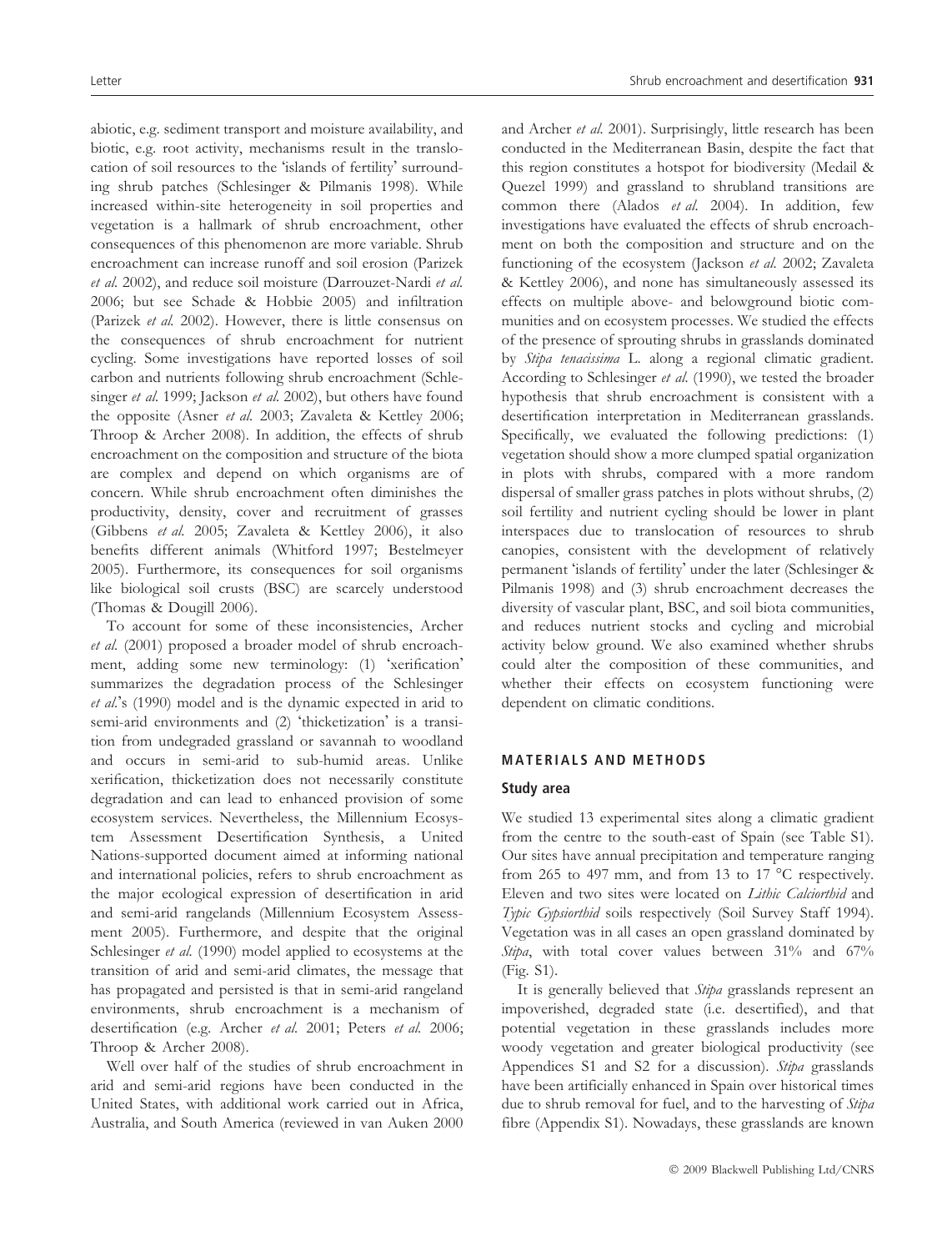or inferred to be undergoing shrub encroachment based upon: (1) photographic evidence (in all sites where repeat photography is available, shrub encroachment from 1946 to present is clearly visible and dramatic; Fig. S2), (2) a historical population shift out of rural areas to cities beginning in the 1950s, with a peak in the 1960s, associated with cessation of shrub removal and Stipa harvesting (Appendix S1) and (3) widespread reports of shrub encroachment in these and other ecosystems in Spain (Puigdefábregas & Mendizábal 1998; Montané et al. 2007; Ramírez & Díaz 2007).

#### Experimental design

At each site we established two paired 30 m  $\times$  30 m plots. One of each pair (S plot) was on land with well-developed adult individuals of sprouting shrubs (26.4% of total perennial cover on average, Table S1). The other (NS plot) was chosen where there were no adult shrubs (0.4% of total perennial cover in average, Table S1); a few of these plots contained seedlings or saplings of these species. Each pair of S and NS plots were separated by less than 1000 m (range 10–1000 m) to ensure that the two plots shared the same climatic conditions. Each pair also had soils derived from the same parent material, and had very similar slope and aspect values. Thus, all of Jenny's soil forming factors (parent material, climate, topography, biota, and time; Jenny 1941) were nearly identical among the pairs, except for the presence ⁄ absence of shrubs.

## Composition and structure of vascular plants and biological soil crusts

We assessed the composition and structure of perennial vascular plants using four 30-m long transects per plot, which were extended parallel to the slope and situated 8 m apart. In each transect we placed 20 consecutive quadrats  $(1.5 \text{ m} \times 1.5 \text{ m} \text{ size})$ , and the cover of each perennial species was visually estimated. From these data we calculated indices of the spatial pattern and evenness of perennial plants. Spatial patterns were characterized by the spatial analysis of distance indices (SADIE; Perry 1998). We used the SADIE Index of aggregation  $(I<sub>a</sub>)$  to summarize such patterns; they were clumped if  $I_a > 1$ , random if  $I_a$  is close to 1, and regular if  $I_a \leq 1$  (see Appendix S1 for details). Species evenness was calculated as the probability of an interspecific encounter index (PIE; Hurlbert 1971) as detailed in Appendix S1. We also used the number of perennial species present within each  $30 \text{ m} \times 30 \text{ m}$  plot as our estimate of species richness.

We recorded the visible components of BSC (mosses, lichens and some cyanobacteria), as they strongly contribute to soil stability, hydrology and nutrient cycling in drylands (Belnap 2006). We randomly placed ten 50 cm  $\times$  50 cm quadrats adjacent to the upslope canopy of *Stipa* tussocks and in bare ground interspaces, located at least 50 cm from the nearest plant. These microsites show sharp differences in the composition and structure of BSC (Maestre et al. 2001). Because microsites adjacent to shrubs are typically covered in leaf litter, BSC were not sampled there. The number of moss and lichen species was registered in each quadrat. We used these data to evaluate the composition (presence ⁄ absence of each species in each quadrat), evenness (PIE) and richness (number of species per plot) of BSC.

#### Composition and structure of soil microbial communities

We characterized the soil microbial communities by direct extraction and gas-chromatography analysis of ester-linked fatty acids (Schutter & Dick 2000). Analyses were done in three of the five soil samples collected per microsite and plot (see below) as detailed in Appendix S1. Microbial diversity (species richness and PIE) and community structure were evaluated by the relative abundance of fatty acids; these data do not represent diversity at a species-level, but may provide analogous information at a coarse taxonomic resolution. Fatty acids were also grouped by structural classes, including those used as markers of specific microbial groups (fungi, Gram+/- bacteria and actinomycetes; Appendix S1).

#### Assessment of soil fertility and ecosystem functioning

We obtained data on soil variables related to nutrient cycling, biological productivity and buildup of nutrient pools (respiration, organic C, total N and P, K, potential N mineralization and pH). Buildup or loss of soil fertility is a 'slow variable' proposed as a critical indicator of desertification status (Reynolds et al. 2007). We refer to these measures of ecosystem functioning and nutrient pools collectively as 'fertility-function'.

We sampled the soil during summer 2006 using a stratified random procedure. In the NS plots, five 50 cm  $\times$  50 cm quadrats were randomly placed in the open and tussock microsites. A composite sample consisting of five 145  $\text{cm}^3$  soil cores (0–7.5  $\text{cm}$  depth) was collected from each quadrat, bulked and homogenized in the field. In the S plots, the same scheme was followed, but additional samples were obtained under the canopy of five randomly selected shrubs. In the laboratory, the samples were sieved (2 mm mesh) and separated into two fractions. One fraction was immediately frozen at  $-80$  °C for fatty acid analyses; the other was air-dried for 1 month for biogeochemical analyses. Soil samples from one of the S plots were accidentally discarded, and could not be analysed.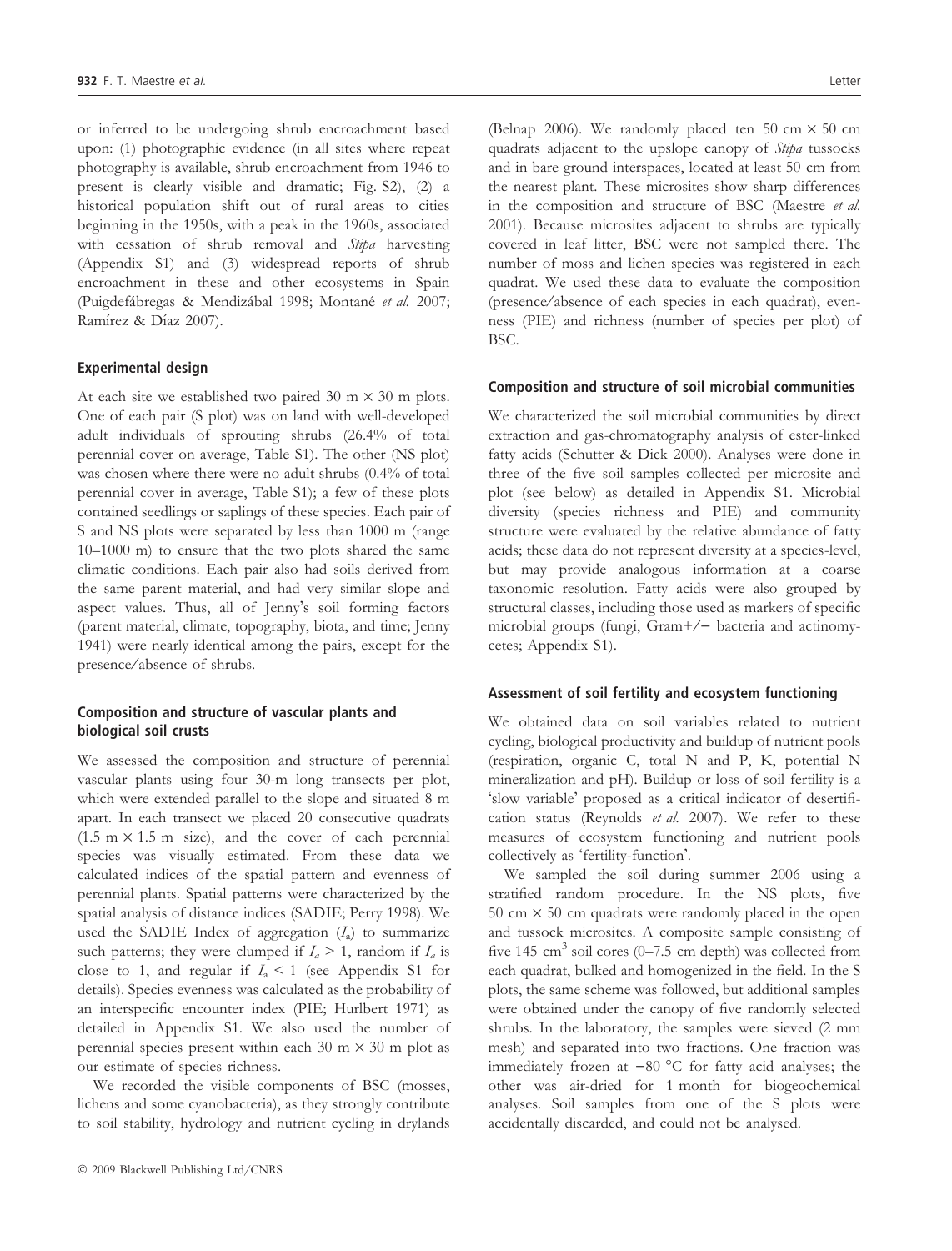Soil respiration was determined by alkali absorption of the  $CO<sub>2</sub>$  evolved during an aerobic incubation followed by titration with HCl (Appendix S1). Organic carbon was determined by potassium dichromate oxidation (Appendix S1). Total N and P were obtained on a SKALAR San<sup>++</sup> Analyzer (Skalar, Breda, The Netherlands) after digestion with sulphuric acid. Potassium was measured with the same analyser after the soil samples had been shaken with distilled water (1 : 5 ratio) for 1 h. Potential N mineralization was estimated as the net increase in  $NH_4^+$ –N and  $NO_3^-$ –N after an anaerobic incubation (Appendix S1). Soil pH was measured with a pH meter, in a 1 : 2.5 mass : volume soil and water suspension.

#### Statistical analyses

We evaluated the effects of shrubs on the spatial pattern, richness and evenness of perennial vegetation using paired t-tests. The richness and evenness of BSC was analysed similarly, but by the Wilcoxon sign test because the data were not normally distributed.

The effects of shrubs on the multivariate composition of vascular plants (excluding the sprouting shrubs), BSC and soil microbial communities were evaluated with the semiparametric PERMANOVA approach (Anderson 2001; see Appendix S1 for details). The model used in the analysis of vascular plants considered site and shrubs (presence/absence) as random factors. That used to analyse BSC and microbial communities (all fatty acids extracted) included site as between-plot random factor, shrubs as a random factor nested within site, and microsite (open/tussock) as a within-plot-fixed factor. The same model was used to analyse the richness and evenness of fatty acids, and the relative abundance of particular microbial and BSC groups. To aid our interpretation of the PERMANOVA analyses, we also did a canonical analysis of principal coordinates (CAP; Anderson & Willis 2003). When appropriate, CAP axes were correlated with individual variables included in the ordination by the Spearman correlation coefficients.

To assess the effects of shrub encroachment on plot-scale ecosystem nutrient stocks and cycling, we estimated the value of each soil variable at the scale of each 30 m  $\times$  30 m plot using a weighted average of microsite-specific soil measurements, weighted by the cover of the microsites in each plot. Differences between S and NS plots on these estimates were evaluated by paired t-tests. We also calculated the net effect of shrubs in each site with a normalized difference index (see Appendix S1 for details), and related it to the proportion of total perennial cover accounted by sprouting shrubs and to abiotic factors (rainfall, temperature, slope, azimuth, elevation and geographical co-ordinates) by Spearman correlation analyses. Finally, we

evaluated the effects of shrubs at finer spatial scales by analyzing all soil properties measured in the tussock and open microsites with the same PERMANOVA model employed to analyse BSC data.

#### RESULTS

The spatial clumping of perennial vegetation was virtually identical with  $(I_a = 1.43 \pm 0.34$ ; mean  $\pm$  SE) and without  $(I_a = 1.42 \pm 0.40)$  shrubs  $(t_{12} = -0.46, P = 0.964)$ . Our semi-parametric PERMANOVA and canonical (CAP) analyses did not detect a microsite  $\times$  shrub interaction in soil fertility-function variables (Fig. 1,  $F = 1.25$ ,  $P = 0.15$ ; Table S2), suggesting that nutrients are not being transported from interspaces to shrub canopies. Rather, our analyses indicated that fertility-function is enhanced in the S plots regardless of the microsite being examined (Fig. 1). The first CAP axis was positively correlated with all soil variables except for total P, and separated the soils from the tussock and open microsites (Fig. 1). The second axis clearly differentiated plots with and without shrubs; soils from the former had greater total soil N, organic C and potential N mineralization. Estimates of total soil N, organic carbon and potential N mineralization obtained at the plot scale were significantly larger in the S plots (Table 1). The magnitude of the effect of sprouting shrubs on these variables, as measured with a normalized difference index, was positively related to their relative abundance in the case of organic carbon ( $\rho = 0.699$ ,  $P = 0.011$ ,  $n = 12$ ) and total N  $(\rho = 0.650, P = 0.022)$ . However, it was not related to the climate or to any other abiotic features of the study sites (Table S3).

The presence of shrubs was found to have several effects upon biotic diversity. More vascular plant species were found in the S (28.92  $\pm$  3.87) than in the NS (20.54  $\pm$  3.10) plots ( $t_{12} = -4.36$ ,  $P = 0.001$ ), albeit the number of BSC species did not differ between them (13.77  $\pm$  4.49 against 13.84  $\pm$  4.76;  $Z = -0.37$ ,  $P = 0.715$ ). The evenness of vascular plants was also significantly greater in the S  $(0.66 \pm 0.03)$  than in the NS  $(0.46 \pm 0.07)$  plots  $(t_{12} = 3.79)$ ,  $P = 0.003$ ), but that of BSC was slightly larger in the NS plots (0.89  $\pm$  0.03 compared with 0.87  $\pm$  0.02;  $Z = -2.28$ ,  $P = 0.023$ ). The presence of shrubs did not affect the richness and evenness of the microbial community  $(F = 0.98, P = 0.487)$ , although significant differences between sites  $(F = 3.68, P = 0.001)$  and microsites  $(F = 5.50, P = 0.010)$  were found (Fig. S3).

The PERMANOVA analyses conducted for each site revealed that the composition of vascular plants significantly differed between S and NS plots (Table S4). Corresponding CAP results (Fig. 2a) suggested that this pattern was related with the reduction and increase, respectively, of the abundances of Stipa and Rosmarinus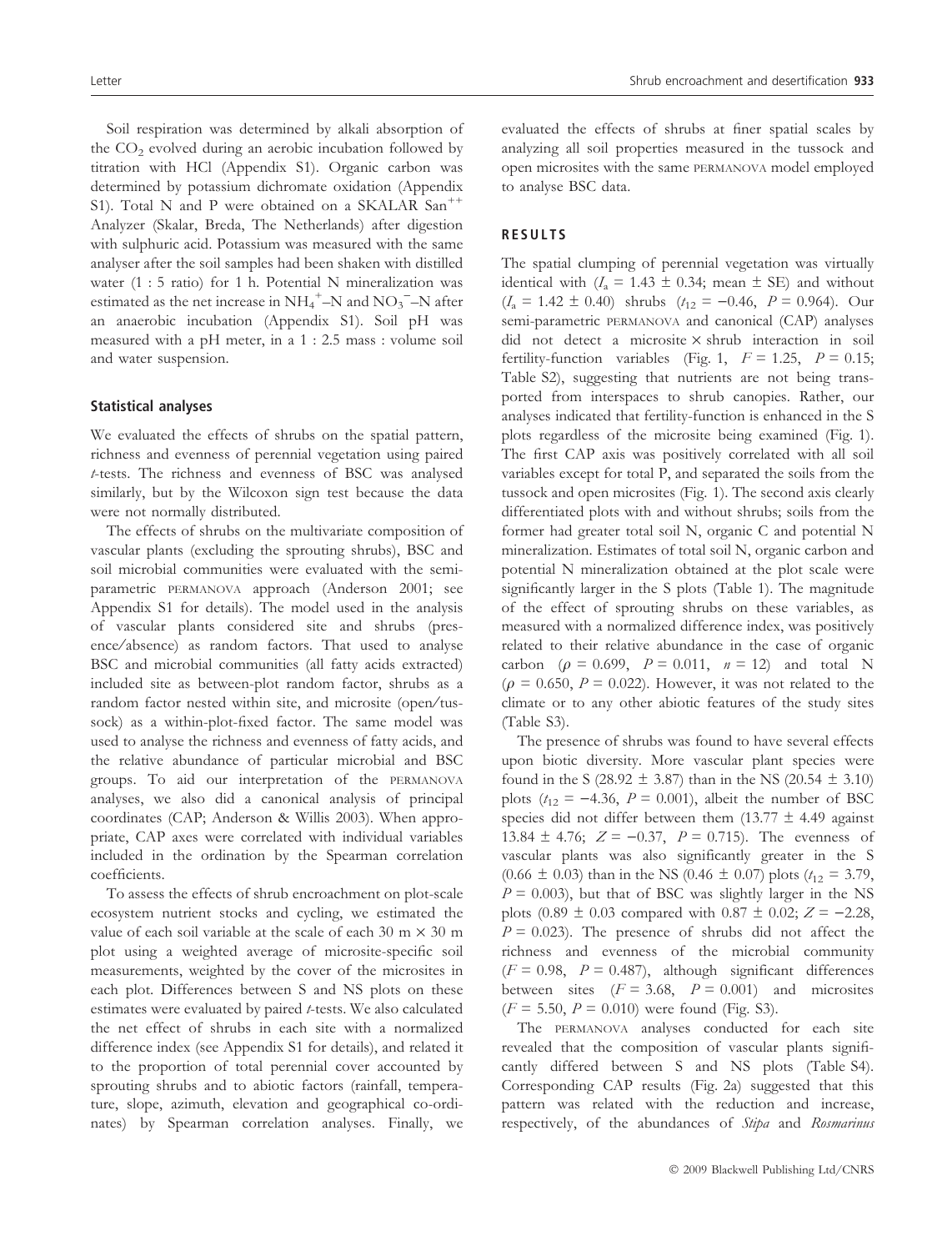

Figure 1 Results of the canonical analysis of principal coordinates, showing the effects of shrubs and microsite (tussock: Stipa tenacissima canopies; open: bare ground areas) on the surrogates of soil fertility and ecosystem functioning measured (soil pH, organic C, total N, total P, K, respiration and potential N mineralization). Significant  $(P < 0.05)$ Spearman correlations between the original variables and the ordination axes are shown next to them. The data from the different sites were pooled; values represent means  $\pm$  SE (*n* = 60).

|                                                                               | Plots without<br>shrubs | Plots with<br>shrubs | Paired t-test, $t_{11}$<br>$(P$ -value) |
|-------------------------------------------------------------------------------|-------------------------|----------------------|-----------------------------------------|
| Total soil N $(mg g^{-1})$                                                    | $1.31 \pm 0.11$         | $1.50 \pm 0.08$      | $t_{11} = -2.316(0.041)$                |
| Total soil P (mg $g^{-1}$ )                                                   | $0.37 \pm 0.03$         | $0.37 \pm 0.02$      | $t_{11} = 0.540 (0.600)$                |
| Soil K (mg $g^{-1}$ )                                                         | $0.026 \pm 0.002$       | $0.030 \pm 0.003$    | $t_{11} = -1.400 (0.189)$               |
| Soil respiration                                                              | $0.054 \pm 0.003$       | $0.059 \pm 0.004$    | $t_{11} = -1.348(0.205)$                |
| $\left(\text{mg C-CO}_2 \text{ g soil}^{-1} \text{ day}^{-1}\right)$          |                         |                      |                                         |
| Soil organic C (mg $g^{-1}$ )                                                 | $29.48 \pm 2.11$        | $33.16 \pm 1.66$     | $t_{11} = -2.417(0.034)$                |
| Potential N mineralization<br>$(mg \text{ N- kg soil}^{-1} \text{ day}^{-1})$ | $0.97 \pm 0.21$         | $1.68 \pm 0.19$      | $t_{11} = -3.055(0.011)$                |
| Soil pH                                                                       | 7.94 $\pm$ 0.08         | 7.94 $\pm$ 0.08      | $t_{11} = 0.253(0.805)$                 |

Table 1 Effects of shrubs on the surrogates of soil fertility and ecosystem functioning estimated at the scale of 30 m  $\times$  30 m plots

*officinalis* L. in the S plots (Spearman's  $\rho$  with the first CAP axis = 0.932 and  $-0.564$ , respectively,  $P < 0.001$  in both cases). The effects of shrubs on the overall composition of BSC and microbial communities differed between sites and microsites [shrub(site)  $\times$  microsite interaction,  $P \le 0.012$ ; Table S4]. In most of the sites evaluated, significant effects of shrubs on these biotic communities were evident in at least one of the microsites, but in others these effects were evident in either the two or none of these microsites (*post hoc* results not shown). The first two CAP axes clearly separated the effects of both microsite and shrubs on the composition of both BSC and microbial communities (Fig. 2b,c). The percentages of mosses, gelatinous lichens and cyanobacteria were greater in the S plots, while those of squamulose, fruticose and crustose lichens were lower (Table 2;  $P < 0.001$  in all cases, Table S5). The relative abundance of fatty acids representative of fungi, Gram+ and Gram- bacteria and actinomycetes was also greater in the S plots (Table 2;  $P < 0.001$  in all cases, Table S5). However, the ratio monounsaturated to saturated fatty acids was decreased by 10 % in these plots (Table 2;  $P < 0.001$ , Table S5).

#### **DISCUSSION**

Evaluating the consequences of shrub encroachment has been a major topic of research in the last two decades. It has been motivated by the extent of the area affected, its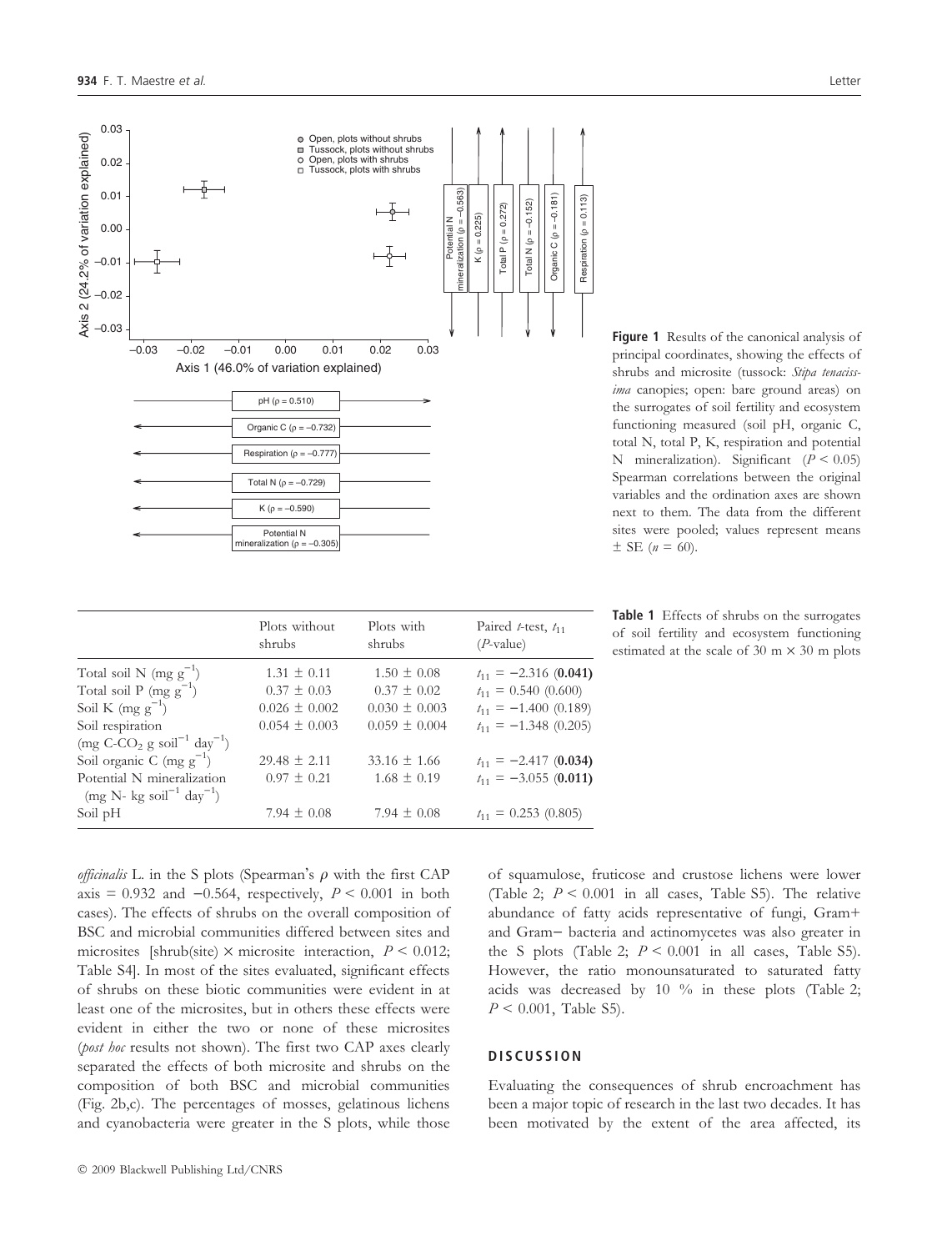

Figure 2 Results of the canonical analysis of principal coordinates, showing the effects of shrubs on the composition of vascular plants (a), and those of shrubs and microsite (tussock: Stipa tenacissima canopies; open: bare ground areas) on the composition of biological soil crusts (b) and soil microorganisms (c). Sprouting shrubs were not included in the analysis of vascular plant data. The data from the different sites were pooled; values represent means ± SE  $[n = 1040, 130 \text{ and } 36 \text{ for (a), (b) and (c) respectively}].$ 

relationship to important environmental issues such as desertification (Schlesinger et al. 1990) and the global carbon budget (Pacala et al. 2001), and its implications for management and policy (Gifford & Howden 2001). Yet, most of the studies carried out on this topic have targeted single components of ecosystems or functions, and have been conducted at one or only a few sites. Our results show important and consistent effects of shrub encroachment on both the composition and structure of multiple biotic communities and the soil fertility and functioning of semiarid Mediterranean grasslands.

#### Cascading effects of shrubs on grassland biota

Albeit our design cannot completely exclude potential confounding effects associated to differences in small-scale soil heterogeneity between S and NS plots, which could affect shrub distribution, it controls for all soil forming factors, making the major mechanisms for pre-existing differences between these plots very unlikely. Shrub encroachment increased the diversity and evenness of vascular plants, and promoted important changes in the composition of all biotic communities evaluated. The differences in diversity and composition of the vascular plant community may be mediated by mechanisms such as direct facilitative interactions, provision by shrubs of perch sites for seed dispersing birds or indirect interactions involving mycorrhizas or other symbionts. Both shrubs and Stipa have been found to facilitate other perennial plants in semi-arid Mediterranean grasslands (Maestre et al. 2001; Maestre & Cortina 2005). However, we found that the facilitative effect of shrubs was greater than that of Stipa (S.S. and F.T.M., unpublished data). Differences in strategies for acquiring resources between shrubs and Stipa (Puigdefábregas et al. 1999), a greater nutrient content under the canopy of shrubs (Fig. S4), and a larger amount of niches in this microsite (Maestre & Cortina 2005), might explain our results. Furthermore, in Australia shrubs have been described as 'water wicks', and exhibit positive effects on infiltration that may be enhanced by interactions with BSC (Eldridge & Freudenberger 2005).

Perhaps the most intriguing positive impact of shrubs upon other biota and upon fertility and function of soils occurred in interspaces, a phenomenon which is best explained by biotic mechanisms; leaf and root litter, activity of root symbionts, and altered microclimate. Although the contrast among plant canopy and interspaces varied among sites, some general responses were observed. Lower monounsaturated : saturated fatty acid ratios (Table 2), suggest inputs of less easily oxidizable organic C associated with the presence of shrubs (Zelles et al. 1995). Such changes can modify the intrinsic rate of nutrient turnover and the physiological profile of soil communities (Ellis et al. 2002). Greater values of fungal fatty acids may suggest a greater development of a hyphal network when shrubs are present. Finally, compared with *Stipa* tussocks, the greater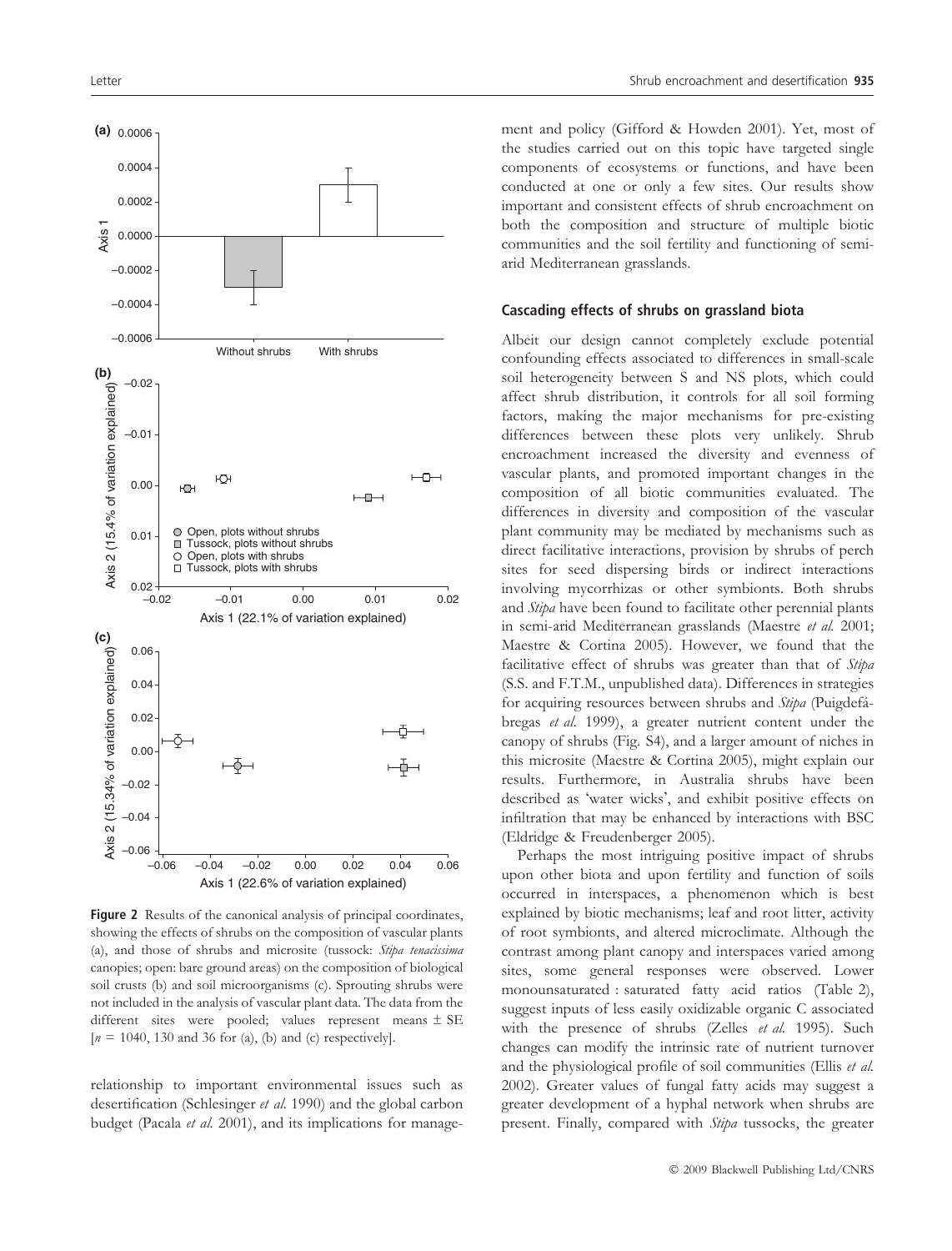|                                  | Plots without shrubs |                   | Plots with shrubs |                   |
|----------------------------------|----------------------|-------------------|-------------------|-------------------|
|                                  | Open                 | Tussock           | Open              | Tussock           |
| Biological soil crusts $(\%)$    |                      |                   |                   |                   |
| <b>Mosses</b>                    | $19.14 \pm 1.81$     | $36.24 \pm 2.39$  | $21.83 \pm 1.93$  | $38.58 \pm 2.26$  |
| Gelatinous lichens               | $26.81 \pm 2.13$     | $18.21 \pm 1.46$  | $29.80 \pm 2.37$  | $22.69 \pm 1.70$  |
| Squamulose lichens               | $27.04 \pm 1.92$     | $22.31 \pm 1.79$  | $25.90 \pm 2.26$  | $17.45 \pm 1.50$  |
| Fruticose lichens                | $6.73 \pm 1.26$      | $5.64 \pm 1.00$   | $4.03 \pm 1.10$   | $5.39 \pm 1.10$   |
| Crustose lichens                 | $9.31 \pm 1.24$      | $8.68 \pm 1.10$   | $7.05 \pm 1.02$   | $7.15 \pm 1.02$   |
| Cyanobacteria (Nostoc sp.)       | $2.51 \pm 0.68$      | $5.09 \pm 0.90$   | $6.77 \pm 1.56$   | $6.43 \pm 1.12$   |
| Fatty acids (relative units)     |                      |                   |                   |                   |
| Monounsaturated: saturated ratio | $1.35 \pm 0.05$      | $1.31 \pm 0.05$   | $1.19 \pm 0.04$   | $1.16 \pm 0.04$   |
| Polyunsaturated (fungi)          | $0.208 \pm 0.006$    | $0.209 \pm 0.007$ | $0.228 \pm 0.008$ | $0.206 \pm 0.007$ |
| Branched (Gram+)                 | $0.132 \pm 0.004$    | $0.137 \pm 0.007$ | $0.135 \pm 0.004$ | $0.148 \pm 0.007$ |
| $17:0cy (Gram-)$                 | $0.013 \pm 0.001$    | $0.011 \pm 0.001$ | $0.015 \pm 0.001$ | $0.011 \pm 0.001$ |
| 10Me (Actinomycetes)             | $0.017 \pm 0.001$    | $0.015 \pm 0.001$ | $0.020 \pm 0.002$ | $0.015 \pm 0.001$ |

Table 2 Effects of shrubs on the frequency and abundance of groups of biological soil crusts (BSC) and fatty acids, respectively, under the canopy of Stipa tenacissima (tussock) and at bare ground areas (open)

Data from all the sites are pooled. Values represent means  $\pm$  SE ( $n = 130$  and 36 for BSC and fatty acids respectively). See Appendix S1 for the complete list of fatty acids included within each category.

height of shrubs increase shading, and this may substantially alter soil temperature and subsequently soil moisture. Such microclimatic changes could impact numerous other organisms, e.g. favouring mosses over some lichens (Bowker et al. 2005). The changes observed in this study indicate the existence of a cascading effect, mediated by sprouting shrubs, affecting different trophic levels and key functional processes depending on them.

# Shrub encroachment may advance or reverse perceived desertification

The prevailing model of shrub encroachment-driven desertification of semi-arid rangelands establishes that shrubs increase the spatio-temporal heterogeneity of soil resources (Schlesinger et al. 1990). Relatively homogeneous landscapes are replaced by a mosaic of impoverished intercanopy areas and 'islands of fertility' under the canopy of shrubs, which accumulate fertility via biotic and abiotic mechanisms (Schlesinger & Pilmanis 1998). This process creates a feedback ultimately leading to the desertification of the ecosystem (Schlesinger et al. 1990). This view, developed mostly based upon results obtained in the US portion of the Chihuahuan Desert, and supported by studies from other regions (e.g. Parizek et al. 2002), contrasts sharply with our observations. In the grasslands studied, shrubs increased the amounts of organic C and total N, and the potential N mineralization in the soil not only under their canopies (Fig. S4), but also under Stipa canopies and in bare ground areas (Fig. 1). In addition, our estimates at the plot scale showed greater values of these soil variables in the S plots, a pattern not apparently driven by either climate or other abiotic features (Table S3). Cascading effects of shrubs upon other biota, and the lack of an obvious abiotic mechanism for such patterns, suggest that these changes may be primarily biotically mediated. The example described here seems to suggest that a thicketization-like dynamic is occurring in Spain, which is resulting in conversion from grassland to woodland, and may potentially lead to even stronger woody plant dominance. However, our system differs from thicketization, as described by Archer et al. (2001), in that such transition is occurring even in sites with average rainfall values below  $300$  mm year<sup>-1</sup>. It also seems to be driven by the cessation of disturbance, and appears to represent succession away from a state of anthropogenic, ecological and socio-economical impoverishment. Thus we believe this is more consistent with a reversal of desertification than with a simple fluctuation between two undegraded states, as thicketization might imply.

Here we present a model identifying differing scenarios that may arise from shrub invasion into semi-arid grassdominated ecosystems, and illustrate ways in which shrub encroachment could lead to either the advancement or the reversal of desertification (Fig. 3a). We hypothesize that the perception of shrub encroachment-linked desertification advancement or reversal depends upon two key 'fulcrum' variables (dark triangles in Fig. 3): traits of the invader shrub compared with the grasses (see also Table S6), and the human use preference for the landscape, or most highly valued ecosystem services. Coupled natural and humansocial drivers are also a major part of recent attempts to synthesize a desertification paradigm (Reynolds et al. 2007).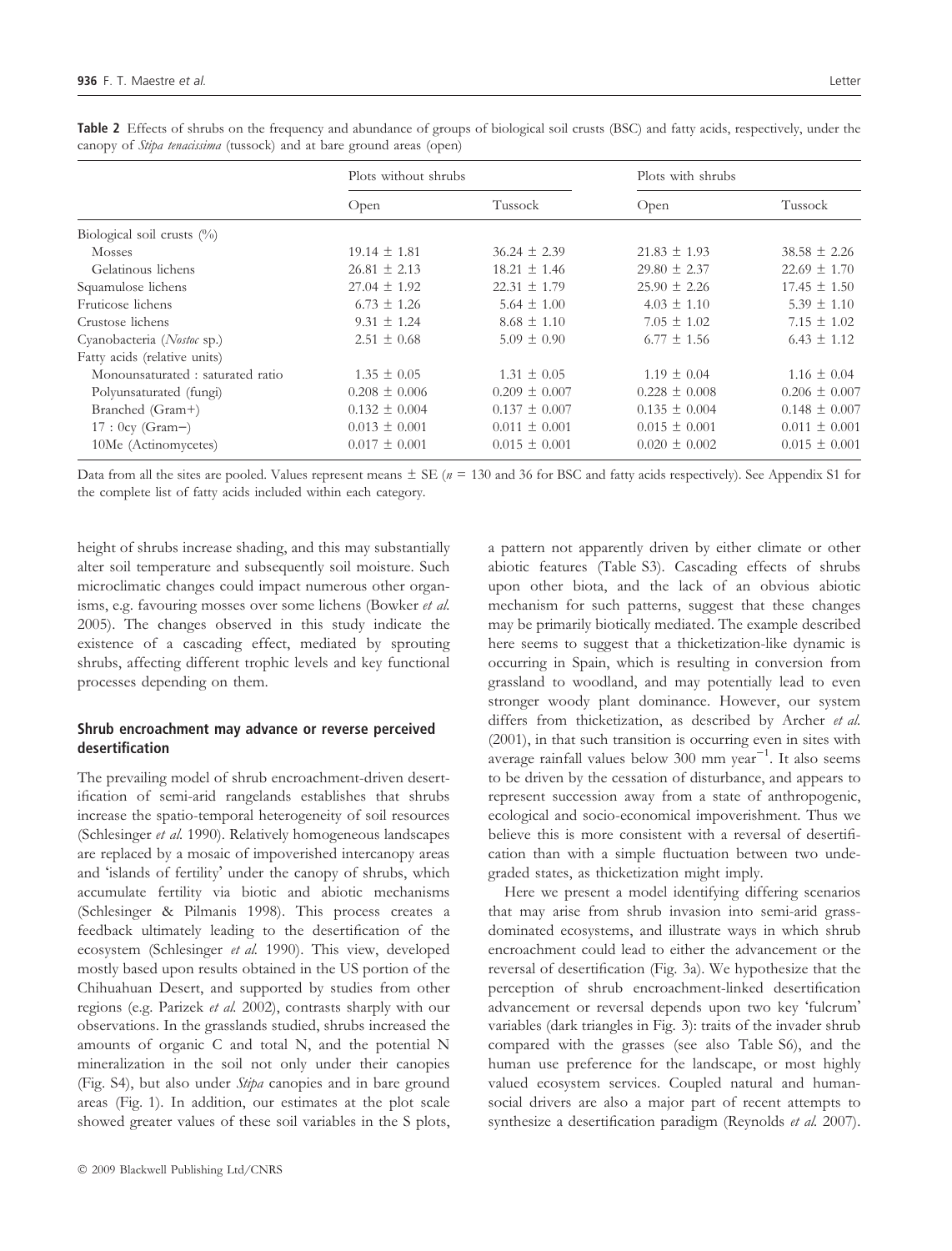

Figure 3 Shrub encroachment may lead to either advancement or reversal of desertification. Its effects are modulated by two fulcrum variables (plant traits and human values), which may alter the direction of the effects of shrubs, determining impacts upon ecosystem function and utility of the ecosystem for human society (a). Cases where the preponderance of impacts on both function and utility point in an upward direction are consistent with the perception of desertification reversal (b); whereas cases where the point downward are consistent with desertification advancement (c). M, examples pertinent to the Mediterranean; J, examples pertinent to the Chihuahuan Desert. In the Mediterranean example (b), as shrub encroachment progresses (from left to right), the distribution of plant canopy (grasses, black; shrubs, dark gray) and roots (light gray) takes on a more continuous horizontal orientation, creating a zone of resource accumulation and eliminated resource leaking from interpatch areas. In the Chihuahuan Desert example (c), as shrub encroachment (dark gray) progresses (from left to right) a relatively continuous distribution of plant roots and canopy (light gray) is replaced by a more vertical and punctuated distribution in the fragmentation of resource accumulation zones.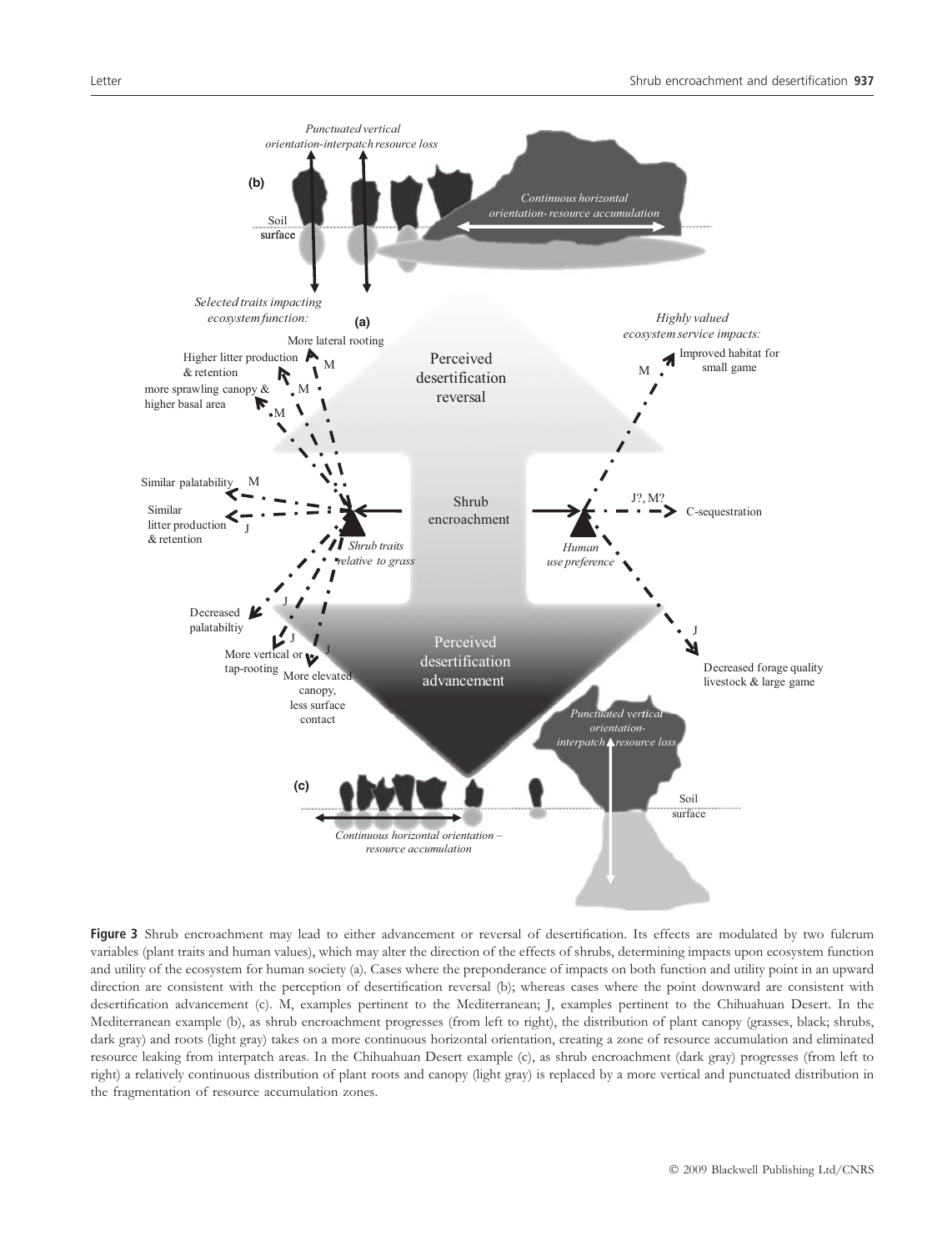In our conceptual model, effects of shrub encroachment are neutral with regards to desertification, symbolized by lateral arrows. The fulcrum variables modify the trajectory of these effects toward a dynamic more consistent with reversal (upward; Fig. 3b) or advancement (downward; Fig 3c) of desertification. When a majority of effects trend upwards or downwards, we suggest that desertification is reversing or advancing respectively.

The balance of shrub impacts appears to shift from negative to positive as climate becomes wetter (Archer et al. 2001; Knapp et al. 2008). We propose that an important mechanism underlying this pattern may be the traits of the woody vegetation that is typical to different climate regimes (Table S6). Traits of the invading shrubs differ between ecosystems, as do those of the dominant herbaceous species (Fig. 3b,c). In general, shrub encroachment literature treats all shrubs as functionally equivalent, but encroaching shrub properties differ markedly in various ecosystems (Appendix S2). In the Chihuahuan Desert, the invading shrubs tend to be widely spaced compared with the grasses, invest more in deeper rooting systems, and have elevated canopies with low basal stem area; on the other hand the grasses form a relatively homogenous mantle of roots near the soil surface, and have a more continuous basal stem area (Appendix S2). Thus, a fairly continuous horizontal arrangement of plant biomass is replaced by a punctuated vertical arrangement of plant biomass (Fig. 3c). In direct contrast, the invasion scenario in the Stipa grasslands creates a bridging of vertical plant islands and creates a more horizontal, near-surface zone of plant biomass and organic residues (Fig. 3b). The increase of soil fertility observed far beyond shrub canopies might be a consequence of architectural and physiological differences between the root systems of Stipa and those of sprouting shrubs. While Stipa constrains its roots directly under the canopy (Puigdefábregas et al. 1999), sprouting shrubs have sprawling canopies and root systems that can extend horizontally several meters (e.g. Quercus coccifera L.; Cañellas & San Miguel 2000). These shrubs release more of their fixed carbon as root exudates, which are also different from those produced by herbaceous plants (Grayston et al. 1996). The wide zone of contact between the canopy of sprouting shrubs and the soil surface leads to better retention of their own litter, and better interception of mobile resources (Table S6). Increases of root and leaf litter and root exudates, together with the likely occurrence of hydraulic lift (as found in North American species of *Quercus* and *Juniperus*; Querejeta et al. 2007; Leffler et al. 2002), might result in microbial populations sustaining larger metabolic activity and increasing overall nutrient cycling.

In summary, our model suggests that because of combinations of shrub traits relative to those of grasses,

and the changes in the spatial pattern of belowground biomass (e.g. continuous vs. punctuated) promoted when shrubs encroach into grasslands, Mediterranean shrubs enhance retention, aggradation and distribution of mobile resources, whereas those invading North American grasslands increase ecosystem-level loss of mobile resources. In Australia, the same suite of invading shrubs led to positive impacts upon landscape function indicators in one herbaceous rangeland ecosystem, and negative impacts in another (Ayers et al. 2001). We suggest that although the shrub traits did not change among the sites, their relative contribution to patch continuity and contact with the surface, compared with that of the dominant grass species, did change. Undoubtedly, different trait combinations are important in other systems, but we predict that those combinations enhancing the resource sink behaviour of the ecosystem relative to that of the uninvaded grasslands will be more functional.

The second component of desertification perception is the relative valuation of various ecosystem services altered by shrub encroachment. Human society does not value ecosystem function per se, rather it values ecosystem goods and services that are required for human well-being. We do not attempt to illustrate them all here, but shrub encroachment impacts are varied and numerous, and their valuation depends upon the human culture which perceives it. In the Mediterranean, the primary current use of Stipa grasslands is either hunting of small game, which tends to be enhanced by shrub cover (Rueda et al. 2008), or livestock production. The palatability of *Stipa* is similar to that of sprouting shrubs (Ben Salem et al. 1994), and thus shrub encroachment does not greatly decrease the foraging value of Stipa grasslands. Indeed, compared with the shrubs Rosmarinus and Pistacia lentiscus, Stipa contains less crude protein and digestible organic matter, and was less preferred by both sheep and camels (Ben Salem et al. 1994). In the United States, invasion of palatable livestock forage by shrubs like Prosopis sp. is viewed as negative by the current culture because it primarily values semi-arid regions for pastoralism. However, as evidenced by the widespread use of the Prosopis fruit as a food staple by Native American cultures in the distant and recent past (Harden & Zolfaghari 1988), these valuations are subject to change. Stipa itself was also more desirable up until the recent past for its fibre production (Appendix S1). One valuation that is quite likely to change is that of the role of shrub encroachment as a carbon sink (Archer et al. 2001). While productivity may decline in some shrub-invasion scenarios and increase in others, shrub C is likely to be more recalcitrant and could contribute more to long-term C storage than that of grasses, although this assertion is still a subject of debate and active research (Pacala et al. 2001; Asner et al. 2003; Knapp et al. 2008).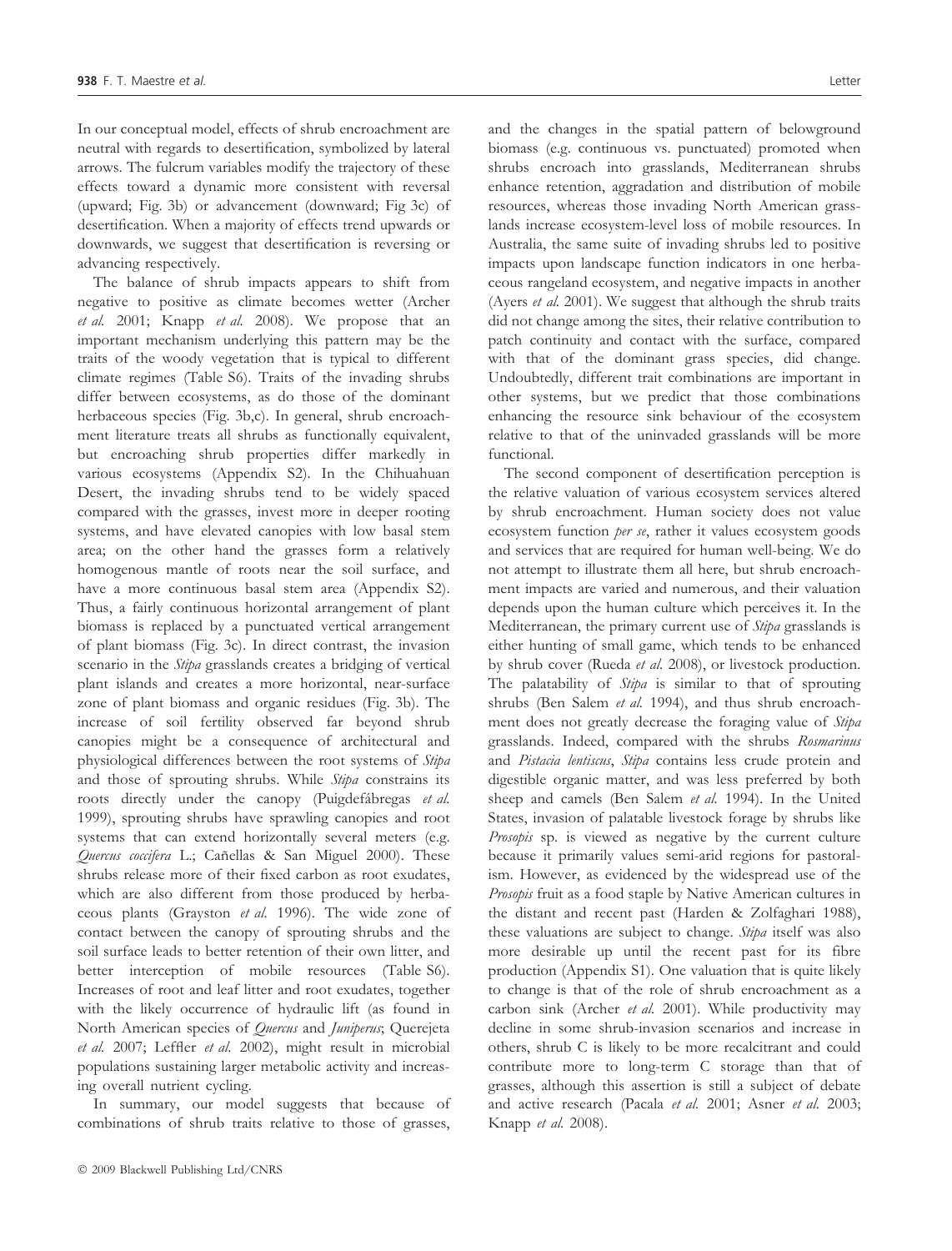While in many cases the desertification interpretation of shrub encroachment is well-founded, we caution against describing it as such as a universal phenomenon. Our results and hypothetical model suggest that shrub encroachment could also lead to desertification reversal, or in the case of counterbalancing negative and positive impacts, could have no clear relationship to desertification. A general model will be attainable when comprehensive studies of encroachment of shrubs with different traits into grasslands of varying cultural value are conducted in several geographic regions.

#### ACKNOWLEDGEMENTS

The authors thank F.J. Melguizo and R. González for technical support, R. Webster, R. Bardgett and three reviewers for suggestions on the manuscript, and N.J. Gotelli for statistical advice. F.T.M. and M.A.B. were supported by 'Ramón y Cajal' and 'Juan de la Cierva' contracts from the Spanish MICINN (co-funded by the European Social Fund). F.T.M. was also supported by the British Ecological Society (ECPG 231/607 and Studentship 231/1975) and MICINN (CGL2008-00986-E/BOS project). This research was funded by grants from the Fundación BBVA (BIOCON06/105), Comunidad de Madrid (REMEDINAL, S-0505/AMB/0335), and Universidad Rey Juan Carlos (URJC-RNT-063-2).

#### **REFERENCES**

- Alados, C.L., Pueyo, Y., Barrantes, O., Escós, J., Giner, L. & Robles, A.B. (2004). Variations in landscape patterns and vegetation cover between 1957 and 1994 in a semiarid Mediterranean ecosystem. Landsc. Ecol., 19, 545-561.
- Anderson, M.J. (2001). A new method for non-parametric multivariate analysis of variance. Austral Ecol., 26, 32–46.
- Anderson, M.J. & Willis, T.J. (2003). Canonical analysis of principal coordinates: a useful method of constrained ordination for ecology. Ecology, 84, 511–525.
- Archer, S., Boutton, T.W. & Hibbard, K.A. (2001). Trees in grasslands: biogeochemical consequences of woody plant expansion. In: Global Biogeochemical Cycles in the Climate System (eds Schulze, D., Heimann, M., Harrison, S., Holland, E., Lloyd, J., Prentice, I. & Schimel, D.). Academic Press, San Diego, pp. 115–138.
- Asner, G., Archer, S.R., Hughes, R., Ansley, R. & Wessman, C. (2003). Net changes in regional woody vegetation cover and carbon storage in Texas drylands, 1937–1999. Glob. Chang. Biol., 9, 1–20.
- van Auken, O.W. (2000). Shrub invasions of North American semiarid grasslands. Ann. Rev. Ecol. Syst., 31, 197-215.
- Ayers, D., Melville, G., Bean, J., Beckers, D., Ellis, M., Mazzer, T. et al. (2001). Woody Weeds, Biodiversity, and Landscape Function in New South Wales. WEST 2000, Dubbo.
- Belnap, J. (2006). The potential roles of biological soil crusts in dryland hydrologic cycles. Hydrol. Proc., 20, 3159–3178.
- Ben Salem, H., Nefzaou, A. & Abdouli, H. (1994). Palatability of shrubs and fodder trees measured on sheep and camels. Cah. Opt. Medit., 4, 35–48.
- Bestelmeyer, B.T. (2005). Does desertification diminish biodiversity? Enhancement of ant diversity by shrub invasion in southwestern USA. Divers. Distrib., 11, 45-55.
- Bowker, M.A., Belnap, J., Davidson, D.W. & Phillips, S.L. (2005). Evidence for micronutrient limitation of biological soil crust: importance to arid-lands restoration. Ecol. Appl., 15, 1941–1951.
- Cañellas, I. & San Miguel, A. (2000). Biomass of root and shoot systems of Quercus coccifera shrublands in Eastern Spain. Ann. For. Sci., 57, 803-810.
- Darrouzet-Nardi, A., D'Antonio, C.M. & Dawson, T.E. (2006). Depth of water acquisition by invading shrubs and resident herbs in a Sierra Nevada meadow. Plant Soil, 285, 31–43.
- Eldridge, D.J. & Freudenberger, D. (2005). Ecosystem wicks: woodland trees enhance water infiltration in a fragmented agricultural landscape in Eastern Australia. Austral Ecol., 30, 336– 347.
- Ellis, R.J., Best, J.G., Fry, J.C., Morgan, P., Neish, B., Trett, M.W. et al. (2002). Similarity of microbial and meiofaunal community analyses for mapping ecological effects of heavy-metal contamination in soils. FEMS Microb. Ecol., 20, 113– 122
- Gibbens, R.P., McNeely, R.P., Havstad, K.M., Beck, R.F. & Nolen, B. (2005). Vegetation changes in the Jornada Basin from 1858 to 1998. J. Arid Environ., 61, 651–668.
- Gifford, R.M. & Howden, M. (2001). Vegetation thickening in an ecological perspective: significance to national greenhouse gas inventories. Environ. Sci. Policy, 4, 59–72.
- Grayston, J., Vaughan, D. & Jones, D. (1996). Rhizosphere carbon flow in trees, in comparison with annual plants: the importance of root exudation and its impact on microbial activity and nutrient availability. Appl. Soil Ecol., 5, 29-56.
- Harden, M.L. & Zolfaghari, R. (1988). Nutritive composition of green and ripe pods of honey mesquite (Prosopis glandulosa, fabaceae). Econ. Bot., 42, 522-532.
- Hurlbert, S.H. (1971). The nonconcept of species diversity: a critique and alternative parameters. Ecology, 52, 577–585.
- Jackson, R.B., Banner, J.L., Jobbagy, E.G., Pockman, W.T. & Wall, D.H. (2002). Ecosystem carbon loss with woody plant invasion of grasslands. Nature, 418, 623–626.
- Jenny, H. (1941). Factors of Soil Formation: A System of Quantitative Soil Pedology. McGraw Hill Book Company, New York.
- Knapp, A.K., Briggs, J.M., Collins, S.L., Archer, S.R., Bret-Harte, M.S., Ewers, B.E. et al. (2008). Shrub encroachment in North American grasslands: shifts in growth form dominance rapidly alters control of ecosystem carbon inputs. Glob. Chang. Biol., 14, 615–623.
- Leffler, A.J., Ryel, R.J., Hipps, L., Ivans, S. & Caldwell, M.M. (2002). Carbon acquisition and water use in a northern Utah Juniperus osteosperma (Utah juniper) population. Tree Physiol., 22, 1221–1230.
- Maestre, F.T. & Cortina, J. (2005). Remnant shrubs in Mediterranean semi-arid steppes: effects of shrub size, abiotic factors and species identity on understorey richness and occurrence. Acta Oecol., 27, 161–169.
- Maestre, F.T., Bautista, S., Cortina, J. & Bellot, J. (2001). Potential of using facilitation by grasses to establish shrubs on a semiarid degraded steppe. Ecol. Appl., 11, 1641-1655.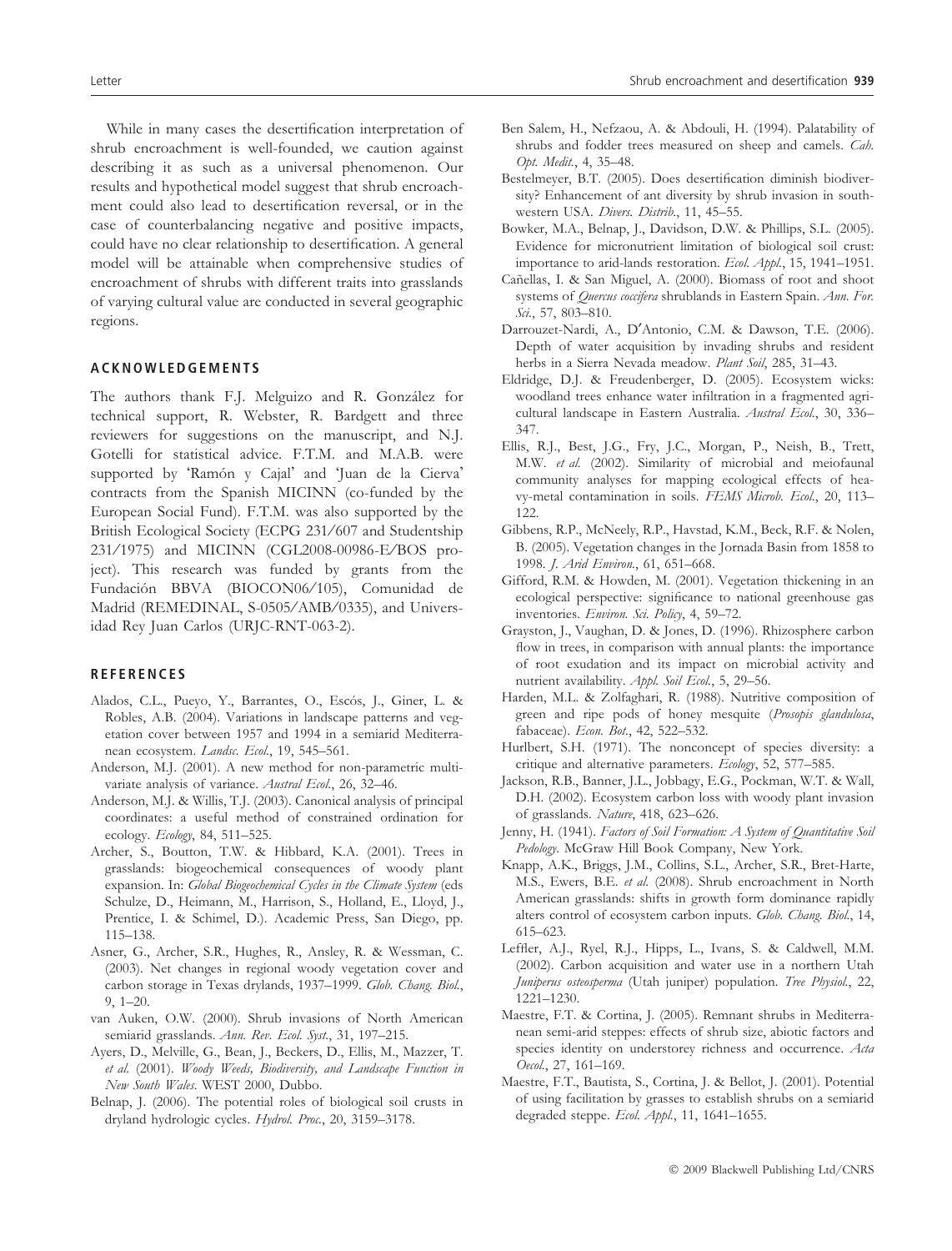- Medail, F. & Quezel, P. (1999). Biodiversity hotspots in the Mediterranean Basin: setting global conservation priorities. Conserv. Biol., 13, 1510–1513.
- Millennium Ecosystem Assessment (2005). Ecosystems and Human Well-being: Desertification Synthesis. World Resources Institute, Washington D.C.
- Montané, F., Rovira, P. & Casals, P. (2007). Shrub encroachment into mesic mountain grasslands in the Iberian peninsula: effects of plant quality and temperature on soil C and N stocks. Global Biogeochem. Cycles, 21, GB4016.
- Pacala, S.W., Hurtt, G.C., Baker, D., Peylin, P., Houghton, R.A., Birdsey, R.A. et al. (2001). Consistent land- and atmosphere-based US carbon sink estimates. Science, 292, 2316-2320.
- Parizek, B., Rostagno, C.M. & Sottini, R. (2002). Soil erosion as affected by shrub encroachment in northeastern Patagonia. J. Range Manage., 55, 43–48.
- Perry, J.N. (1998). Measures of spatial pattern for counts. Ecology, 79, 1008–1017.
- Peters, D.C., Bestelmeyer, B.T., Herrick, J.E., Fredrickson, E.L., Monger, H.C. & Havstad, K.M. (2006). Disentangling complex landscapes: new insights into arid and semi-arid system dynamics. Bioscience, 56, 491–501.
- Puigdefábregas, J. & Mendizábal, T. (1998). Perspectives on desertification: western Mediterranean. J. Arid Environ., 39, 209– 224
- Puigdefábregas, J., Solé-Benet, A., Gutiérrez, L., Del Barrio, G. & Boer, M. (1999). Scales and processes of water and sediment redistribution in drylands: results from the Rambla Honda field site in Southeast Spain. Earth Sci. Rev., 48, 39-70.
- Querejeta, J.I., Egerton-Warburton, L.M. & Allen, M.F. (2007). Hydraulic lift may buffer rhizosphere hyphae against the negative effects of severe soil drying in a California Oak savanna. Soil Biol. Biochem., 39, 409–417.
- Ramírez, J.A. & Díaz, M. (2007). The role of temporal shrub encroachment for the maintenance of Spanish holm oak (Quercus ilex) dehesas. For. Ecol. Manage., 255, 1976–1983.
- Reynolds, J.F., Stafford-Smith, M.D., Lambin, E.F., Turner, B.L. II, Mortimore, M., Batterbury, S.P.J. et al. (2007). Global desertification: building a science for dryland development. Science, 316, 847–851.
- Rueda, M., Rebollo, S., Gálvez-Bravo, L. & Escudero, A. (2008). Habitat use by large and small herbivores in a fluctuating Mediterranean ecosystem: implications of seasonal changes. J. Arid Environ., 72, 1698–1708.
- Schade, J.D. & Hobbie, S.E . (2005). Spatial and temporal variation in islands of fertility in the Sonoran Desert. Biogeochemistry, 73, 541–553.
- Schlesinger, W.H. & Pilmanis, A.M. (1998). Plant-soil interactions in desert. Biogeochemistry, 42, 169–187.
- Schlesinger, W.H., Reynolds, J.F., Cunningham, G.L., Huenneke, L.F., Jarrell, W.M., Virginia, R. et al. (1990). Biological feedbacks in global desertification. Science, 247, 1043-1048.
- Schlesinger, W.H., Abrahams, A.D., Parsons, A.J. & Wainwright, J. (1999). Nutrient losses in runoff from grassland and shrubland habitats in Southern New Mexico: I. rainfall simulation experiments. Biogeochemistry, 45, 21-34.
- Schutter, M.E. & Dick, R.P. (2000). Comparison of fatty acid methyl ester (FAME) methods for characterizing microbial communities. Soil Sci. Soc. Am. J., 64, 1659-1668.
- Soil Survey Staff (1994). Keys to Soil Taxonomy, 6th edn. Pocahontas Press, Blacksburg.
- Thomas, A.D. & Dougill, A.J. (2006). Distribution and characteristics of cyanobacterial soil crusts in the Molopo Basin, South Africa. J. Arid Environ., 64, 270–283.
- Throop, H.L. & Archer, S.R. (2008). Shrub (Prosopis velutina) encroachment in a semidesert grassland: spatial–temporal changes in soil organic carbon and nitrogen pools. Glob. Chang. Biol., 14, 2420–2431.
- Whitford, W.G. (1997). Desertification and animal biodiversity in the desert grasslands of North America. J. Arid Environ., 37, 709–720.
- Zavaleta, E.S. & Kettley, L.S. (2006). Ecosystem change along a woody invasion chronosequence in a California grassland. J. Arid Environ., 66, 290–306.
- Zelles, L., Rackwitz, R., Bai, Q.Y., Beck, T. & Beese, F. (1995). Discrimination of microbial diversity by fatty acid profiles of phospholipids and lipopolysaccharides in differently cultivated soils. Plant Soil, 170, 115-122.

#### SUPPORTING INFORMATION

Additional Supporting Information may be found in the online version of this article:

Figure S1 Examples of Stipa tenacissima grasslands without and with shrubs.

Figure S2 Photographs of some of the study sites in 1946, 1975 and 2006.

Figure S3 Richness and evenness of fatty acids measured in plots with and without shrubs.

Figure S4 Values of the surrogates of soil fertility and ecosystem functioning measured in plots with and without shrubs.

Table 51 Main characteristics of the study sites.

Table S2 Nested PERMANOVA for main treatment effects and interactions on the surrogates of soil fertility and ecosystem functioning measured from the tussock and open microsites across all sites.

Table S3 Correlation matrix between shrub effect size and both the proportion of total cover accounted by sprouting shrubs and the main abiotic features of the study sites.

Table S4 Summary of nested PERMANOVA for main treatment effects and interactions on the composition of vascular plants, biological soil crusts and microbial communities.

Table S5 Summary of nested PERMANOVA for main treatment effects and interactions on the relative abundance of particular biological soil crust and fatty acid groups.

Table S6 Likely effects of plant traits on the functional outcome of shrub encroachment.

Appendix S1 Detailed materials and methods.

Appendix S2 Discussion on the importance of the traits of the encroaching woody vegetation relative to those of the grasses as a desertification driver.